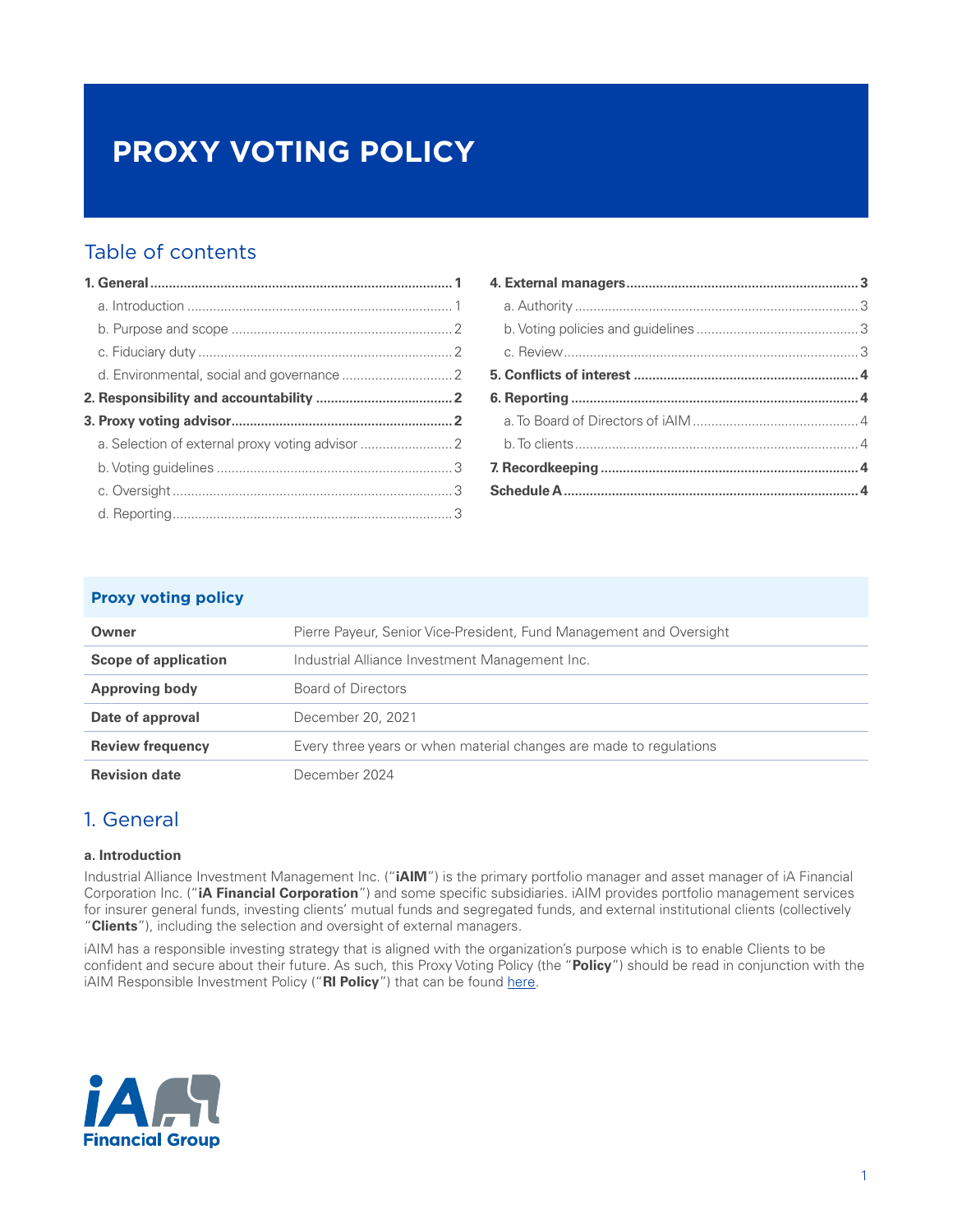#### <span id="page-1-0"></span>**b. Purpose and scope**

The Policy provides general guidance on the execution of voting rights relating to all iAIM managed accounts. It is intended to establish procedures which demonstrate iAIM's commitment to good corporate governance.

iAIM believes that good governance practices support stronger long-term performance and enhance value of its Client accounts. As such, the Policy is not exhaustive and iAIM may depart from it if it believes that it is in the best economic interest of its Clients and with a view to enhance the value of the shares of equity securities held in Client accounts.

#### **c. Fiduciary duty**

iAIM will vote the securities of companies for which it has proxy voting authority in accordance with its fiduciary duty to act in the best interests of its Clients and in a manner most consistent with the long-term economic interest of its Clients.

#### **d. Environmental, social and governance**

iAIM recognizes that environmental, social and governance ("**ESG**")<sup>1</sup> factors can materially impact investment risk, return and reputation. In iAIM's view, proxy voting is an effective mechanism to mitigate risk, increase returns and advance investment value.

As such, iAIM will actively exercise its shareholder voting rights on behalf of its Clients and proxy voting is a key component of active ownership with publicly listed companies. Shares will be actively voted according to the section "Voting Guidelines".

### 2. Responsibility and accountability

The Board of Directors of iAIM (the "**Board**") is responsible for approving and amending the Policy and overseeing the Proxy Voting Program (the "**Program**").

The Senior Vice-President, Fund Management and Oversight is responsible for implementing and monitoring the Program, review the Policy and make recommendations regarding the modification of the Policy to the Board on an annual basis. The Senior Vice-President, Fund Management and Oversight is also responsible for communicating the Policy to all iAIM employees and operationalizing this Policy.

The Board has delegated responsibility of controlling and testing the Program to the Compliance Department of iAIM.

### 3. Proxy voting advisor

#### **a. Selection of external proxy voting advisor**

iAIM has selected Institutional Shareholder Services Inc. ("**External Proxy Voting Advisor**") to assist in the analysis and proxy voting process for all matters affecting iAIM's portfolio securities, with an engagement to incorporate high governance standards that consider and incorporate ESG related issues, consistent with iAIM's investment stewardship initiatives.

The External Proxy Voting Advisor reviews and analyzes matters put forward for consideration at shareholders meetings, makes recommendations and votes accordingly.

iAIM works closely with the external Proxy Voting Advisor to monitor the vote records to ensure compliance with the Policy. Proxies are voted in accordance with the voting guidelines contained in the External Proxy Voting Advisor Proxy Guidelines to which iAIM receives copy and adheres.

In those situations where issues fall outside the guidelines, the Proxy Voting Advisor refers to iAIM for direction on how the votes should be exercised. Moreover, depending on each circumstance, iAIM has the option to vote differently from the proposed recommendations. In these circumstances, iAIM will document the underlying reasons for not voting in accordance with the voting guidelines.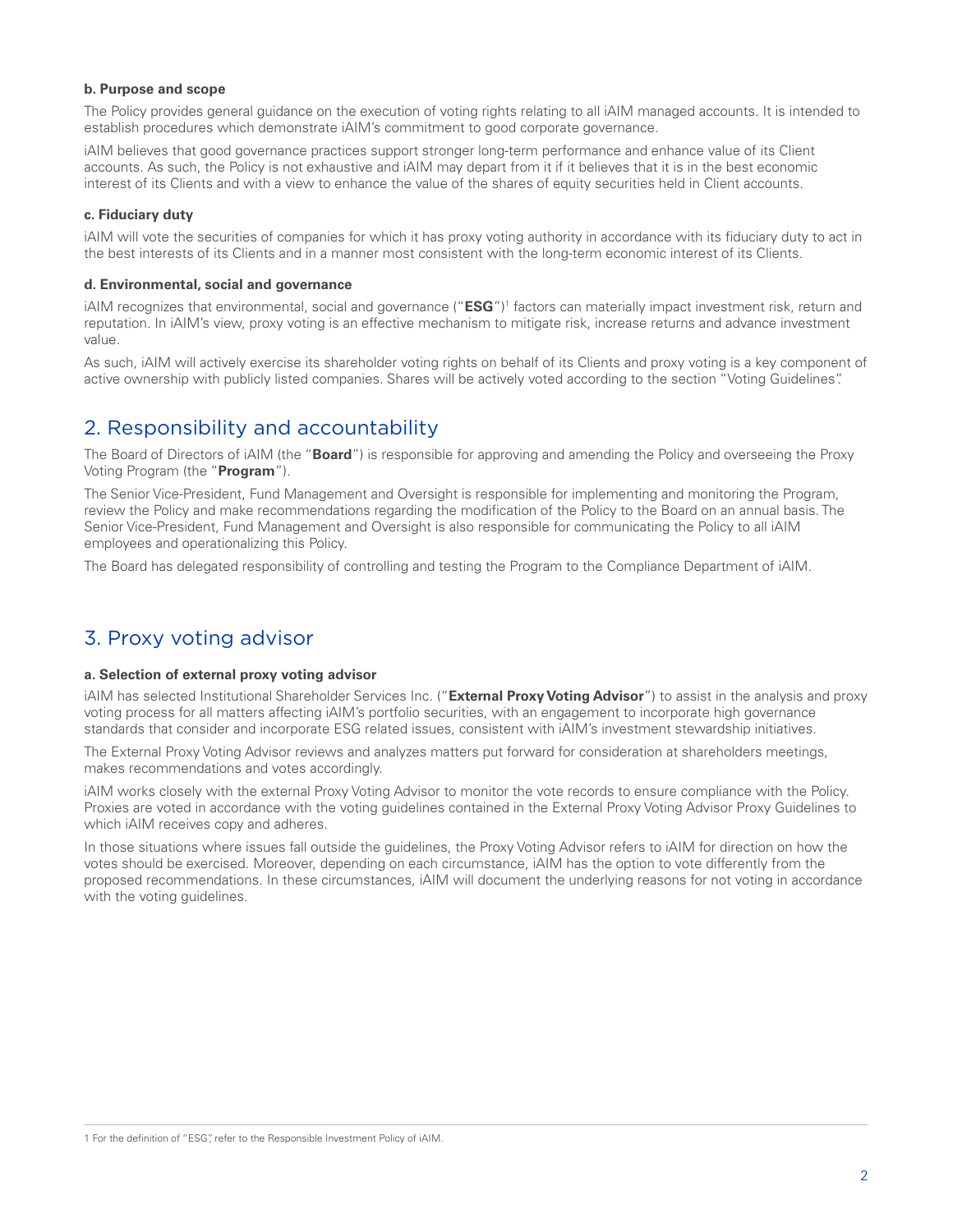#### <span id="page-2-0"></span>**b. Voting guidelines**

iAIM has selected the External Proxy Voting Advisor Sustainable Proxy Voting Guidelines ("**Guidelines**") as the reference guidelines for its various portfolios<sup>2</sup>. These Guidelines are substantially consistent with the objectives of the RI Policy. On matters of ESG, the Guidelines seek to promote support for recognized global governing bodies promoting sustainable business practices advocating for stewardship of environment, fair labor practices, non-discrimination, and the protection of human rights.

Generally, such Guidelines will take as its frame of reference internationally recognized sustainability-related initiatives which promote a fair, unified, and productive reporting and compliance environment which advances positive corporate ESG actions that promote practices that present new opportunities or that mitigate related financial and reputational risks.

On matters of corporate governance, composition of boards of directors, executive compensation, shareholder rights and corporate structure, the Guidelines are based on a commitment to create and preserve economic value and to advance principles of good corporate governance. The Guidelines provide an overview of how proxy voting issues are analyzed and voted. However, there may be cases in which the final vote recommendation at a particular company varies from the Guidelines due to the fact that the External Proxy Voting Advisor closely examines the merits of each proposal and considers relevant information and company-specific circumstances in arriving at its proposal.

The Guidelines are updated on an annual basis to take into account emerging issues and trends on ESG topics, as well as the evolution of market standards and regulatory changes.

#### **c. Oversight**

iAIM refers to the principles and requirements set forth in the iA Financial Group Outsourcing Policy, which describes the due diligence process to which the External Proxy Voting Advisor contract is subject.

#### **d. Reporting**

On a quarterly basis or upon request, the External Proxy Voting Advisory will transmit to the Senior Vice-President, Fund Management and Oversight a report on the votes cast on behalf of iAIM.

The Senior Vice-President, Fund Management and Oversight is responsible for reviewing these reports and must escalate issues that are falling outside the Policy to the Chief Compliance Officer of iAIM.

### 4. External managers

#### **a. Authority**

External managers have the authority to make all voting decisions concerning the securities held in the portfolios they sub advise on a full discretionary basis.

#### **b. Voting policies and guidelines**

External managers have in place their own proxy voting policies and guidelines as part of their own investment management processes. External managers are encouraged to adopt proxy voting policies that integrate ESG factors and to continuously improve their responsible investment practices.

#### **c. Review**

Within their semi-annual compliance attestation, all external managers must:

- Confirm that they have implemented a proxy voting policy;
- Confirm that they complied with their proxy voting policy and their Sub-Advisor agreement; and
- If any, the External managers must confirm that the votes outside the proxy voting policy were aligned with their fiduciary duties.